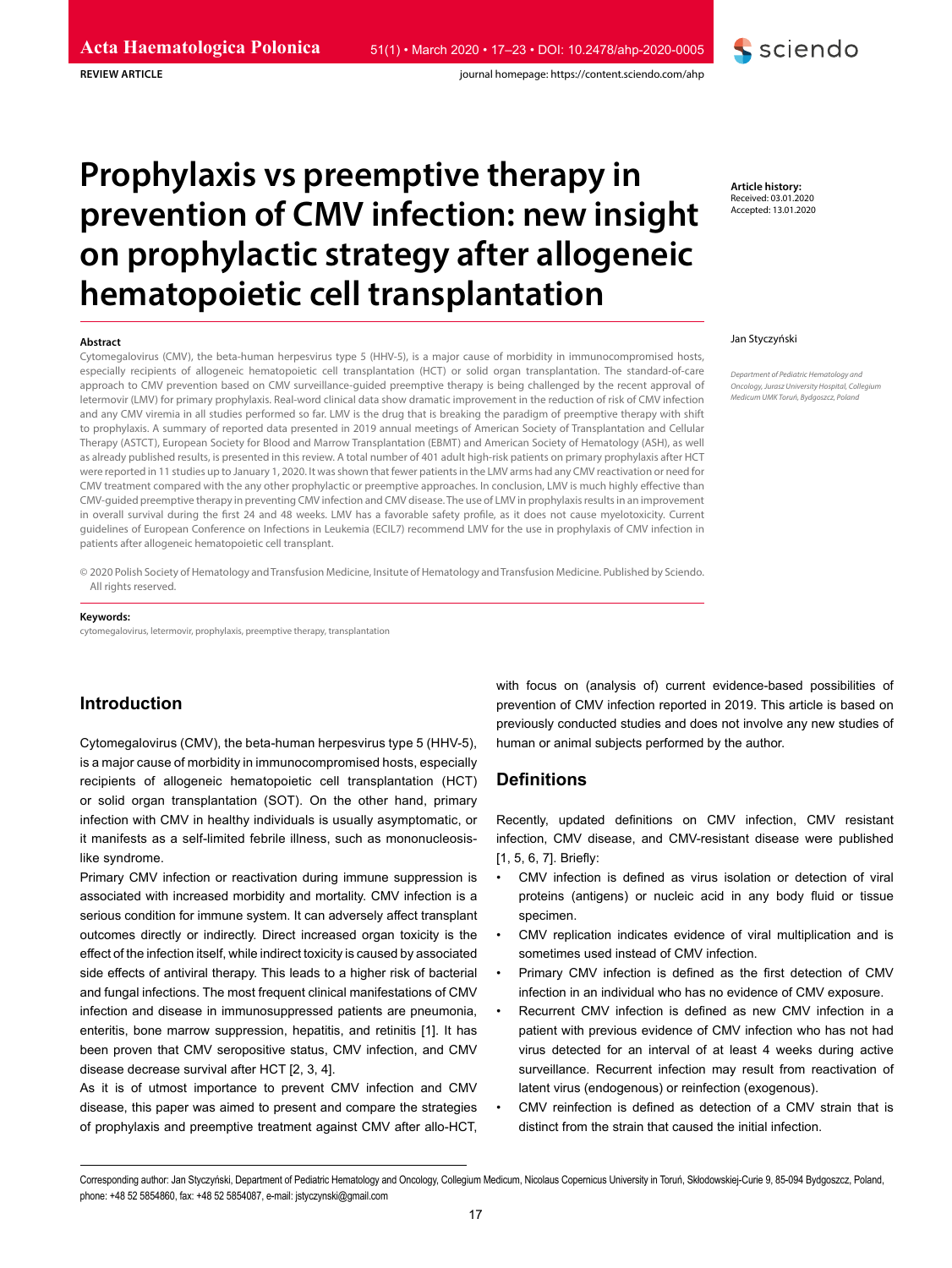- CMV reactivation is likely if the two viral strains (prior and current strain) are found to be indistinguishable either by sequencing specific regions of the viral genome or by using various molecular techniques that examine genes known to be polymorphic.
- Symptomatic CMV infection is diagnosed in patients developing symptoms (fever with or without bone marrow suppression) and who have CMV virions, antigens, or nucleic acid detectable but with no sign of CMV end-organ disease.
- CMV disease is diagnosed in patients with symptoms and/ or signs from the affected organ together with the detection of CMV by a test with appropriate sensitivity and specificity from an organ in a biopsy or samples from other invasive procedures, with exception for CMV retinitis, for which typical findings by ophthalmologic examination are sufficient.
- Refractory CMV infection means CMV viremia that increases  $($ >1 log<sub>10</sub> increase in CMV DNA levels) after at least 2 weeks of appropriately dosed antiviral therapy.
- Probable refractory CMV infection means persistent viral load (CMV viral load at the same level or higher but <1  $log_{10}$  increase in CMV DNA levels) after at least 2 weeks of appropriately dosed antiviral therapy.
- Refractory CMV end-organ disease involves worsening in signs and symptoms or progression into end-organ disease after at least 2 weeks of appropriately dosed antiviral therapy.
- Probable refractory CMV end-organ disease involves lack of improvement in signs and symptoms after at least 2 weeks of appropriately dosed antiviral drugs.
- Antiviral drug resistance involves viral genetic alteration that decreases susceptibility to one or more antiviral drugs.

## **Epidemiology of CMV infection and CMV disease after HCT**

Detailed analysis of incidence of CMV recurrence in groups of immunocompromised patients showed that median rate of CMV infection (recurrence) was estimated to be 37% after allo-HCT and 12% after auto-HCT, 5% in non-transplant hematological malignancies, 14% in recipients of anti-CD52 therapy, 30% in SOT recipients, and 21% in primary immunodeficiencies. The highest risk of CMV infection and CMV disease after HCT was reported for CMVseropositive recipients (R), regardless on donor (D) serostatus. The odds ratio for CMV infection was higher for CMV-serostatus R+ vs R- transplants (odds ratio [OR] = 8.0), CMV-serostatus D-/R+ vs D+/ R+ transplants (OR = 1.2), unrelated/mismatched vs matched sibling donor transplants ( $OR = 1.6$ ), and acute graft versus host disease (GVHD) vs others (OR = 3.2) [8]. Recent nationwide analysis in Poland showed the incidence of CMV infection of 28.9% in pediatric and 24.7% in adult allo-HCT recipients [9, 10, 11].

## **Strategies for managing CMV infection following HCT**

Current universal (nonpharmacological) management strategies to prevent primary CMV infection in CMV-seronegative recipients of allo-HCT include donor selection, transfusion policy (i.e., tested safe blood products, including leukodepleted and filtered red cell and platelet concentrates), and non-specific hygiene preventive measures in hospital environment, including training for patients (e.g., to perform regular handwashing and to avoid sharing cups, glasses, and eating tools) (Tab. I).

Recommendations for pre-transplant setting are based on testing of all patients and donors for CMV IgG antibodies. The choice of a donor includes CMV-seronegative donor for a CMV-seronegative recipient and CMV-seropositive donor for a CMV-seropositive recipient (if possible) in the setting of myeloablative unrelated allo-HCT; however, there is no priority in the donor CMV serostatus for a CMV-seropositive recipient designed for non-T-cell-depleted haplo-HCT with post-transplant cyclophosphamide (PTCy) [6].

Current pharmacological management strategies to prevent CMV infection (primary or reactivation) or CMV disease in the recipient of allo-HCT include prophylaxis or preemptive therapy:

- Prophylaxis it is a strategy where antiviral agents are given to a patient to prevent a primary, reactivated, or recurrent CMV infection.
- Preemptive therapy it is a strategy where antiviral agents are given for an asymptomatic CMV infection detected by a specific screening assay [5, 6].

## **Antiviral anti-CMV prophylaxis**

In order to prevent CMV disease, early CMV replication should be prevented. Retrospective analysis of seropositive patients monitored by qPCR has shown in multivariate analysis a significant effect of presence of any level of CMV viremia on all-cause mortality and nonrelapse mortality both during early and late post-transplant period up to day +365, even despite the use of preemptive therapy [4]. The fact that CMV replication is associated with mortality is the principal reason to use prophylaxis against CMV infection after allo-HCT. Apart from adverse effects of CMV replication, another reason is that CMV seropositivity in the patient decreases survival [2, 3].

Prophylaxis of CMV infection was usually not being used so far in allo-HCT, because data from previous studies and strategy from many years have shown that:

- Aciclovir/valaciclovir are not effective enough.
- Ganciclovir and foscarnet are effective but toxic in HCT recipients.
- Valganciclovir is effective in SOT (but causes myelosuppression, thus is used significantly limited in HCT recipients).

#### *Table I. Strategies for managing CMV infection following hematopoietic cell transplantation*

| <b>Strategy</b>          | <b>Management</b>                                                                               |
|--------------------------|-------------------------------------------------------------------------------------------------|
| Universal prophylaxis    | To prevent CMV infection/reactivation                                                           |
| Risk-adapted prophylaxis | To prevent CMV infection/reactivation in high-risk subgroups                                    |
| Preemptive therapy       | Treatment of (a) symptomatic CMV infection detected by a screening assay to prevent CMV disease |
| Therapy                  | Treatment of end-organ CMV disease                                                              |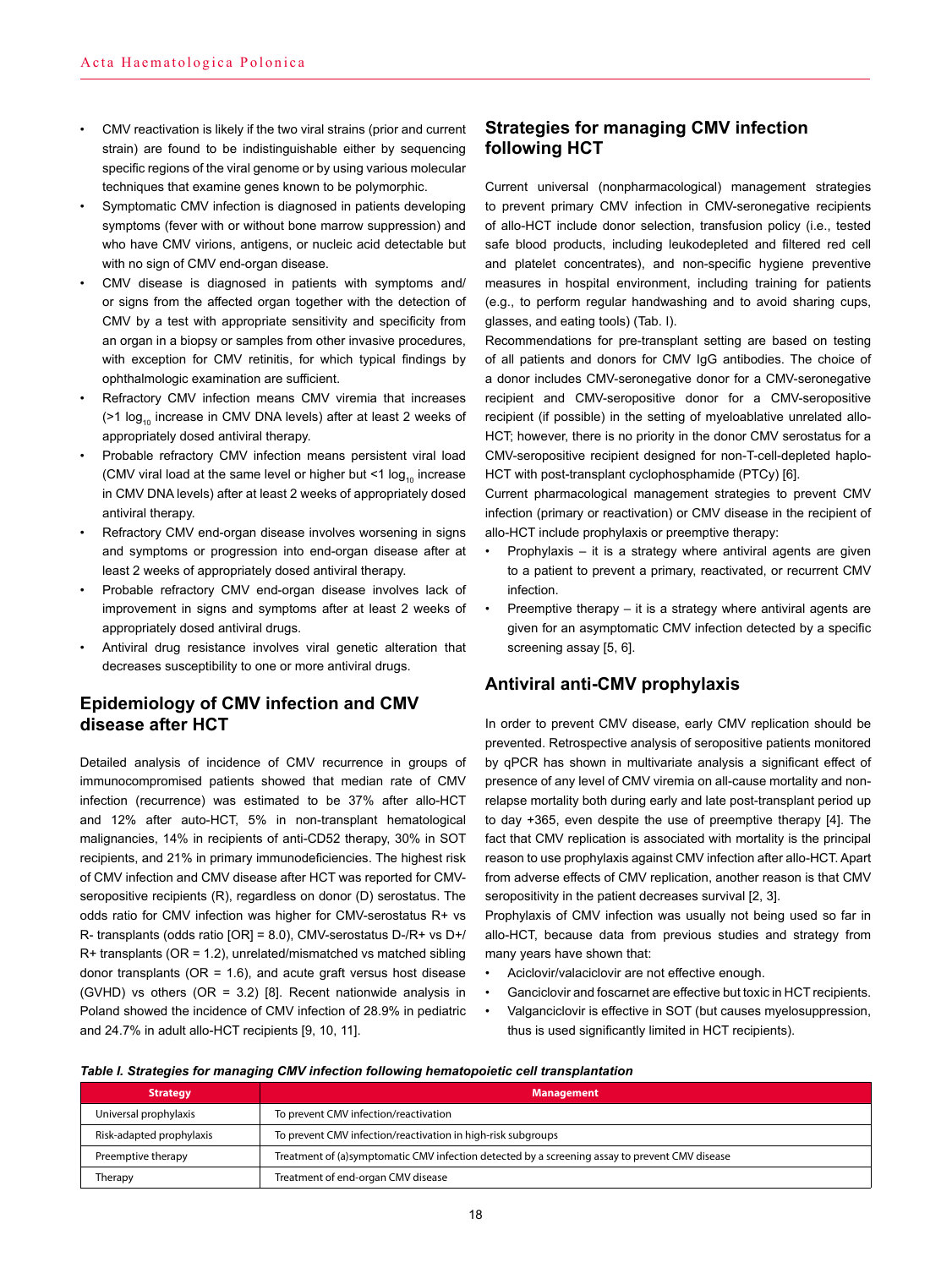- Drug resistance and intolerance remain as problems.
- Failure of Phase III studies for prophylaxis with maribavir (MBV) and brincidofovir (BCV).

Current European Conference on Infections in Leukemia (ECIL7) recommendations on CMV prophylaxis in allo-HCT are presented in table II. The main pitfall of prophylaxis strategy is unnecessary treatment of patients who will not develop CMV infection or disease (Tab. III). Because of toxicity and limited efficacy, there is no ideal agent available due to: myelosuppression (ganciclovir) and renal toxicity (foscarnet); more bacterial and fungal infection, and breakthrough infection. Additionally, no improvement for overall survival (OS) was shown so far, while delayed immune reconstitution, late CMV disease, and potential for development of resistance were observed with the use of available anti-CMV antivirals.

## **Preemptive therapy against CMV disease**

Preemptive therapy is regarded as the standard strategy for CMV prevention after allo-HCT, and current guidelines recommend this approach [5, 6, 12, 13]. Using this strategy, patients are monitored weekly for CMV reactivation using CMV nucleic acid test (NAT) by PCR. Detection of asymptomatic CMV reactivation above a "viral load threshold" prompts the initiation of preemptive treatment to prevent progression to clinical disease.

Rationale for monitoring preemptive treatment is based on (A) availability of sensitive diagnostic test, recently WHO standardized [14]; (B) predictivity of a positive result for development of CMV disease, except for gastrointestinal infection and retinitis; (C) knowledge that early intervention can prevent disease [15]; and (D) availability of an effective (and relatively safe) antiviral drug.

Current ECIL7 first-line preemptive therapy recommendations for allo-HCT recipients include [6]:

- Either IV ganciclovir or foscarnet can be used for first-line preemptive therapy.
- Valganciclovir can be used in place of IV ganciclovir or foscarnet (except in patients with severe gastrointestinal GVHD).
- The combination of foscarnet+ganciclovir is not recommended.
- The choice of drug depends on time after HCT, risk of toxicity, and previous antiviral drug exposure.

The pitfall of preemptive therapy is that the strategy of viremiaguided preemptive therapy still allows for CMV reactivation. Although preemptive treatment of asymptomatic CMV reactivation is efficacious in reducing tissue-invasive CMV disease, emerging data suggest a negative long-term effect of CMV replication [4].

## **Anti-CMV antivirals**

Currently available anti-CMV drugs include (val)ganciclovir, foscarnet, cidofovir, and acyclovir (plus valacyclovir and famciclovir). Three new antiviral agents have emerged in recent times, including letermovir (LMV), MBV, and BCV, enhancing ability to prevent and treat CMV. All these drugs were efficacious in prophylaxis in Phase II studies [17, 18, 19]; however, BCV [20] and MBV [21] failed in Phase II studies. While LMV is already licensed in the USA and Europe, the role of MBV and BCV is still investigational, although MBV was shown to be effective in preemptive treatment [22] and for refractory and resistant CMV infection [23].

LMV belongs to a new class of compounds. Chemically, it is 3,4-dihydro-quinazoline-4-yl-acetic acid derivative compound. It inhibits CMV through a novel mechanism involving the viral terminase

| <b>Drug</b>  | <b>Grading</b> | <b>References</b>                                                                 | <b>Comment</b>                                                            |
|--------------|----------------|-----------------------------------------------------------------------------------|---------------------------------------------------------------------------|
| Letermovir   | AI             | Marty et al., N Engl J Med 2017                                                   |                                                                           |
| Valaciclovir | ΒI             | Ljungman et al., Blood 2002<br>Winston et al., Clin Infect Dis 2003               | Association with preemptive strategy; causes severe myelo-<br>suppression |
| Ganciclovir  | CI             | Winston et al., Ann Intern Med 1993<br>Goodrich et al., Ann Intern Med 1993       | Causes myelosuppression                                                   |
| Aciclovir    |                | Prentice et al., Lancet 1994                                                      | Less efficient than valaciclovir                                          |
| Foscarnet    | DII            | Ordemann et al., Ann Hematol 2000<br>Bregante et al., Bone Marrow Transplant 2000 |                                                                           |

*Table II. Current ECIL7 recommendations on CMV prophylaxis in allogeneic HCT*

*Grading: A – strongly recommended; B – generally recommended; C – optionally (weakly) recommended; D – not recommended; I – based on randomized trial; II - based on nonrandomized clinical studies.*

| Table III. CMV management strategies: advantages and disadvantages of prophylaxis and preemptive therapy |  |  |  |  |  |  |  |  |
|----------------------------------------------------------------------------------------------------------|--|--|--|--|--|--|--|--|
|----------------------------------------------------------------------------------------------------------|--|--|--|--|--|--|--|--|

|                       | <b>Advantages</b>                                                                                                                                                                                                | <b>Disadvantages</b>                                                                                                                                                                                                                                                |
|-----------------------|------------------------------------------------------------------------------------------------------------------------------------------------------------------------------------------------------------------|---------------------------------------------------------------------------------------------------------------------------------------------------------------------------------------------------------------------------------------------------------------------|
| Antiviral prophylaxis | Efficacious for CMV disease prevention<br>Reduce early CMV reactivation<br>Can prevent direct and indirect effects<br>Viral load monitoring not required<br>CMV disease may occur without detectable CMV DNAemia | High rate of myelo- and nephrotoxicity<br>Risk of overtreatment<br>Risk of delayed-onset "post-prophylaxis" CMV infection and<br>disease<br>Drug cost<br>May delay CMV-specific immune reconstitution                                                               |
| Preemptive therapy    | Efficacious for CMV disease prevention<br>Reduce overall drug cost<br>Reduce risk of drug toxicity (e.g., neutropenia)<br>Targets patients at the highest risk<br>May improve CMV-specific immune reconstitution | Does not prevent early CMV reactivation<br>Logistical nature of CMV surveillance and clinical follow-up<br>Potential to miss cases of CMV disease not preceded by DNAemia<br>or antigenemia<br>Relies on availability of CMV testing<br>Concern for drug resistance |

*Modified from Razonable, COID 2018 [16].*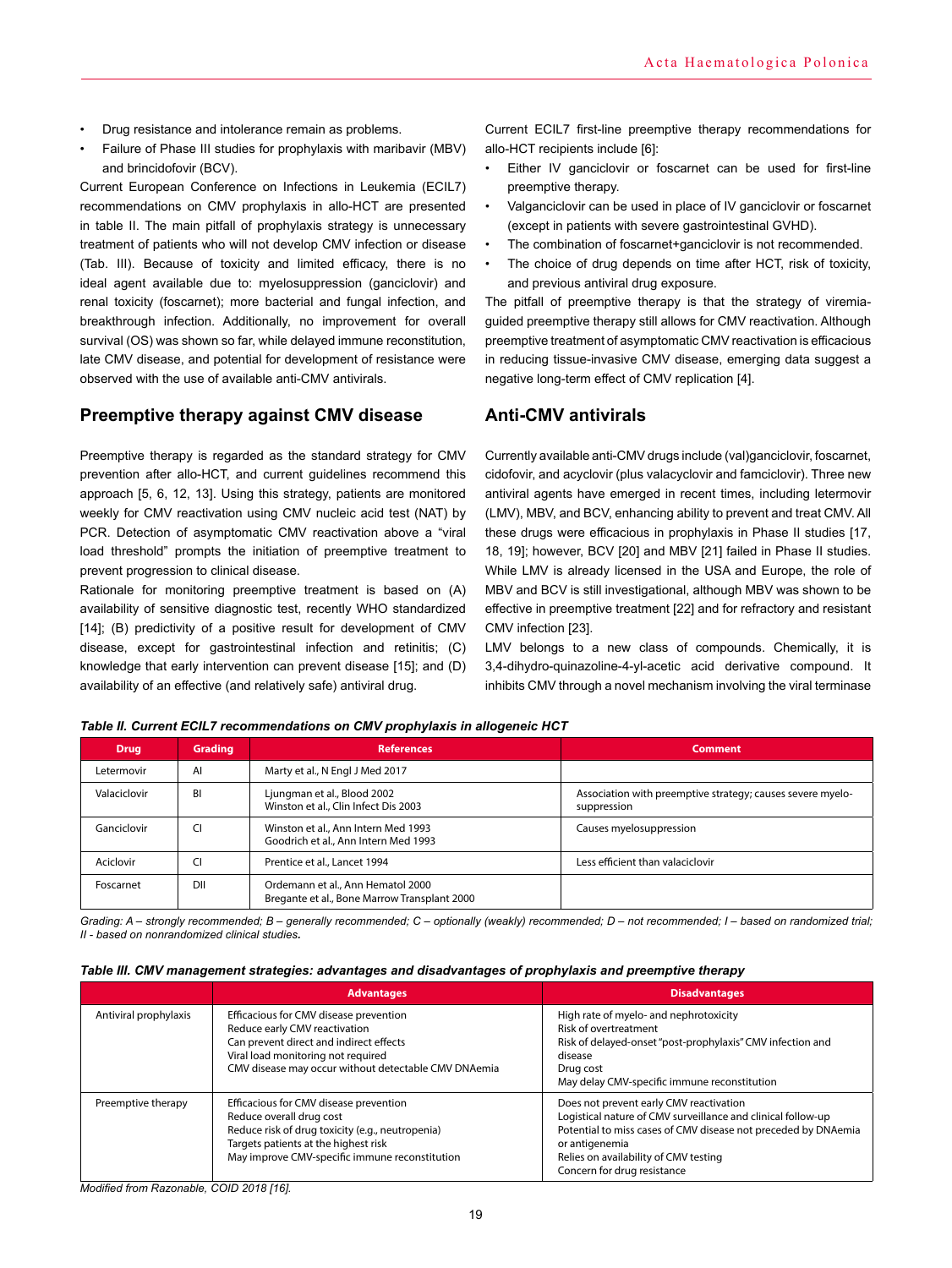complex and shows potent anti-CMV activity *in vitro* and *in vivo*, but not against other viruses. No cross-resistance with drugs currently used in the treatment of CMV was observed [24].

When administered orally, its bioavailability is 94% in healthy individuals. In allo-HCT recipients, it is only 35%; however it is increased to 85% in the presence of cyclosporine. It is excreted 93% as feces and 70% as unchanged drug. Owing to only a minimal renal excretion, there is no need for renal dose adjustments.

After successful Phase III study [25], its clinical use is licensed by US Food and Drug Administration (FDA) (11 August 2017) followed by European Medicines Agency (EMA) (10 November 2017) for clinical use for antiviral prophylaxis to prevent CMV in at-risk CMVseropositive allo-HCT recipients. Prior to starting prophylaxis, a negative viral load should be documented. During LMV prophylaxis, CMV PCR surveillance is necessary to monitor breakthrough CMV infection. The recommended dose of LMV is 480 mg once daily or 240 mg once daily in the presence of cyclosporine for prophylaxis. This is because cyclosporine increases LMV levels. Another potential important interaction is reduction of voriconazole levels by LMV.

Current considerations for use include necessity to document a negative viral load prior to starting prophylaxis. CMV PCR surveillance should be performed to monitor breakthrough CMV infection during LMV prophylaxis. Additionally, potential interactions (cyclosporine increases LMV levels, LMV reduces voriconazole levels, and others) should be checked.

LMV is approved by FDA and EMA as antiviral prophylaxis for the prevention of CMV in allogeneic HCT recipients, while it is not approved for preemptive treatment of asymptomatic CMV infection and treatment of CMV disease, including those due to GCV-resistant virus, and secondary CMV prophylaxis, and in children.

## **Real-world experience with LMV in primary prophylaxis of CMV after HCT in adult patients**

In order to analyze real-world evidence of LMV use for CMV prophylaxis in clinical practice, review of data reported in studies on primary prophylaxis with LMV in adults, presented on major hematology/HCT (American Society of Transplantation and Cellular Therapy (ASTCT/TCT); European Society of Blood and Marrow Transplantation (EBMT); and American Society of Hematology (ASH)) annual meetings in 2019, supplemented with two papers published in 2019, was performed [26, 27]. No other congress reports on the use of LMV in primary prophylaxis in high-risk allo-HCT adult patients were found.

Data from 11 studies on primary anti-CMV prophylaxis with LMV were presented or published in 2019. A total number of 401 patients were reported to be administered LMV (Tab. IV).

LTV use in a real-world setting was associated with substantial reduction in CMVi and cs-CMVi without any discernible myelosuppression in all studies in comparison to the cohort group in all studies with the control (usually historical) group. LMV prophylaxis was highly effective at mitigating CMV disease, CMV-related mortality, and the need for toxic CMV therapies. No significant adverse effects with LMV were observed in any study. Discontinuation of LMV was reported in few cases only.

LTV reduced the incidence of cs-CMVi including a trend towards decreased mortality. Patients on LTV prophylaxis had less CMV infections (21% vs 52%, *p*=0.01), less CMV disease (6% vs 10%, ns), less hospitalization for CMV infection treatment (7% vs 12%, ns), and lower all-cause mortality at day 100 (4% vs 14%, *p*=0.1) (abstract TCT #396). In multivariate analysis, two factors had an impact on

| <b>Study reference</b>                 | <b>Number of patients</b> | <b>High-risk patients</b>  | <b>Beginning of LMV</b> | <b>CMVi rate vs control</b> |
|----------------------------------------|---------------------------|----------------------------|-------------------------|-----------------------------|
| Lau et al. (TCT, #127)                 | 10                        | $CMV R+ (CBT)$             | $+7$                    | 0% vs 82%                   |
| Foolad et al. (TCT, #396)              | 53                        | $CMV R+$                   |                         | 21% vs 52%                  |
| Merchant et al. (TCT, #406)            | 30                        | $CMV R+$                   | $+14$                   | 20% vs 63%                  |
| Dadwal et al. (TCT, #546)              | 59                        | Haplo, CBT, ATG            | $+13$                   | 22% vs 41%                  |
| Lin et al. (TCT #128; EBMT #405; [27]) | 53                        | CMV R+ (TCD, haplo)        | $+7$                    | 5% (no control)             |
| Robin et al. (EBMT, #406)              | 22                        | $CMV$ R+                   |                         | 0% (no control)             |
| Derigs et al. (EBMT, #407)             | 35                        | $CMV$ R+                   |                         | 14% vs 58%                  |
| Kodiyanplakkal et al. (EBMT, #427)     | 31                        | CMV R+, ATG, anti-CD52     |                         | 3% (no control)             |
| Satake et al. (EBMT, #473)             | 13                        | Haplo, MUD, MMUD           | $\Omega$                | 0% (no control)             |
| Karam et al. (ASH, #3269)              | 63                        | Haplo, MUD, CBT, ATG       |                         | 27.6% vs 71%                |
| Sharma et al. [26]                     | 32                        | CBT (double/haplo), CMV R+ | $\Omega$                | 0% vs 15%                   |

#### *Table IV. Summary of reported data in abstracts on major hematology/HCT meetings or published in 2019*

*The 45th Annual Meeting of the European Society for Blood and Marrow Transplantation: Physicians. Poster Session. Bone Marrow Transplantation (2019) 54:144–619. https://doi.org/10.1038/s41409-019-0559-4.*

*61 Annual Meeting of American Society of Hematology. Orlando (December 7-10, 2019). Blood 2019;134 (Supplement 1; November 13 2019):abstract 3269.*

*TCT – Transplantation and Cellular Therapy Meeting; EBMT – European Society for Blood and Transplantation Meeting; ASH – American Society of Hematology Meeting; CMVi – significant cytomegalovirus infection; HCT – hematopoietic cell transplantation; CBT – cord blood transplantation; MUD – matched unrelated donor; MMUD – mismatched unrelated donor; haplo – haploidentical HCT; R+ – seropositive recipient; ATG – anti-thymocyte globulin; ND – no data Source data:* 

*Abstracts from the 2019 TCT Meetings of ASBMT and CIBMTR, February 20-24, 2019 Houston, Texas. Biology of Blood and Marrow Transplantation 2019; 25(3):A4-S442 (Supplement).*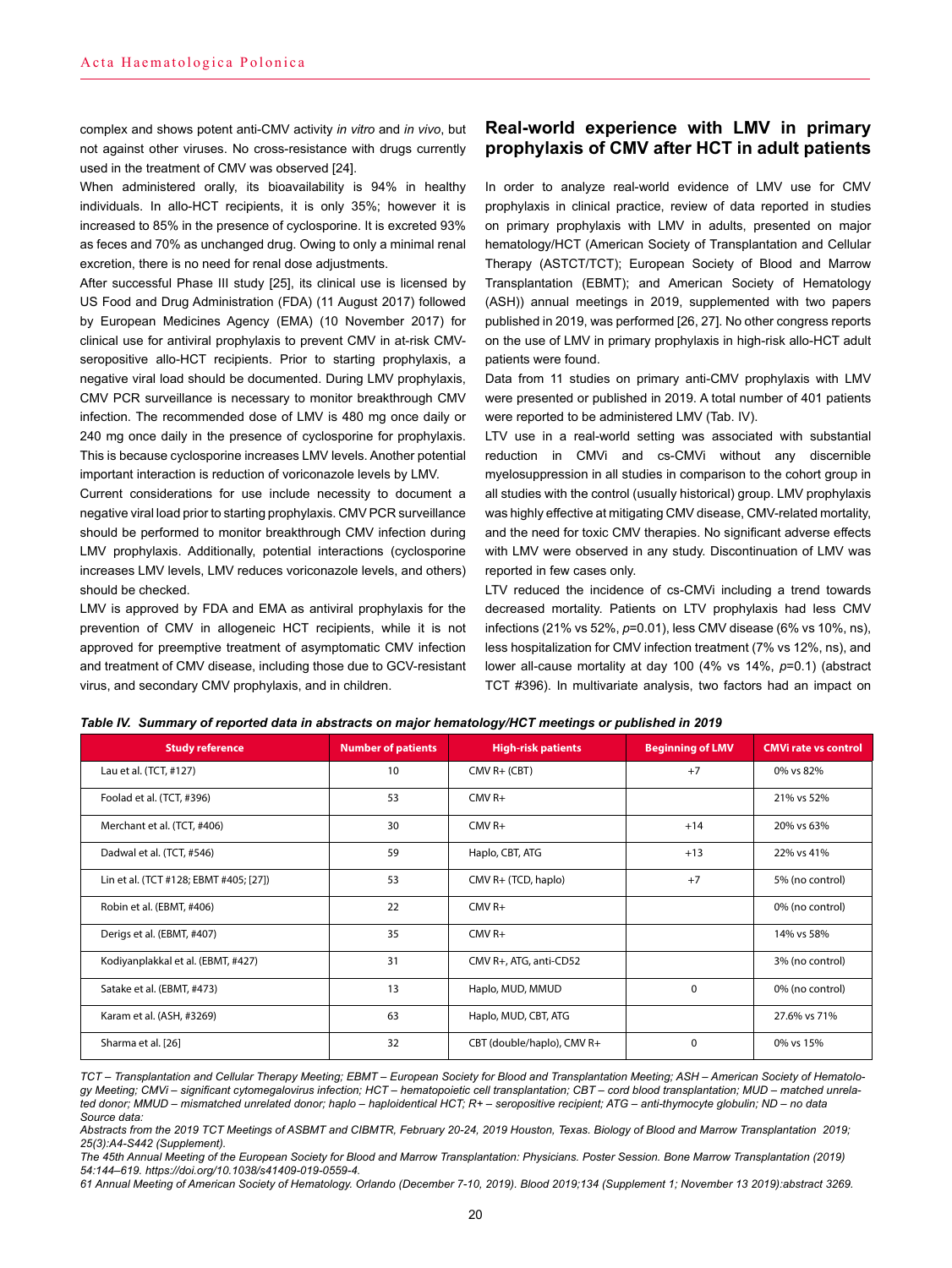occurrence of cs-CMVi at day +100: LMV use decreases the risk, while treatment of GVHD increased it. Notably, the positive impact of LMV was much stronger than the adverse effect of GVHD. The use of LMV was the only factor influencing the risk of occurrence of any detectable CMV viremia. Type of transplantation and donor CMV serostatus had no significant impact on CMV viremia or cs-CMVi infection (abstract TCT #396).

The LTV group had a significant reduction in CMV infection rate: 22.4% vs 41.1% (*p*=0.008). The high-risk HCT patients had a higher benefit (22.2% vs 62.8%, *p*=0.004) than the low-risk group (22.8% vs 35.6%, ns) with LTV prophylaxis (abstract TCT#546). The low level CMVi, if any, resolved spontaneously in majority of patients with continued LTV prophylaxis and preemptive treatment was not necessary (abstract TCT#546).

The presented data suggest that CMV infection is considerably inhibited by administration of LMV early after HCT (abstract EBMT #473). LMV prophylaxis resulted in a low rate of CMV infection in high-risk, *in-vivo* TCD allo-HCT population (abstract EBMT #427). The safety and efficacy of LMV for the prophylaxis of CMV reactivation in seropositive patients after allo-HCT was confirmed (abstract EBMT #407).

Primary LTV prophylaxis significantly reduced CMV reactivation, and high-risk patients may benefit from extended prophylaxis. LTV was well tolerated. Additional studies are needed to determine optimal prophylaxis duration in high-risk allo-HCT (abstract TCT #128).

The benefit of LTV prophylaxis is reducing the risk of clinically significant CMV infection in unselected high-risk CMV-seropositive HCT patients, including a substantial number of high-risk transplant recipients. In contrast to the pivotal Phase III study, only a few CMV infections occurred past day 100 after discontinuation of LTV prophylaxis. No significant differences were observed in any other outcome variables including OS, non-relapse mortality, relapse, acute GVHD, or time to neutrophil or platelet recovery (abstract ASH #3269).

LMV is safe and effective compared with alternative prophylaxis approaches following CBT through day 100. No patients in the LMV group received additional CMV-directed treatment while on LMV [26]. LMV was well tolerated in CBT recipients. Data are very promising, and the extent of the benefit suggests that LMV could be a costeffective new standard of care in adult CBT (abstract TCT #127). Notably, because CMV is known to reactivate early after CBT [28], it is suggested to initiate LMV therapy on transplant day 0. No delays in engraftment or graft failure issues were observed with this approach [26].

A significant potential concern with LMV prophylaxis, particularly following CBT, is the possibility for delayed reactivation and CMV disease following discontinuation of the drug [26]. Until more robust data on this question are available, it was postulated that in patients at high risk for CMV reactivation, the prophylaxis with LMV should be continued. Serial CMV monitoring at least monthly through 6 months post CBT is recommended [26].

As delayed post-prophylaxis CMV reactivation remains a potential concern, the monitoring after day 100 should be mandatory. The duration of needed prophylaxis beyond day +100 requires investigation in CBT recipients (abstract TCT #127) and possibly in patients on immunosuppressive therapy for GVHD. Given its demonstrated benefits, LTV should be considered in all CMVseropositive allo-HCT recipients (abstract TCT #396).

## **Practical considerations**

#### *What is the current rationale for CMV prophylaxis?*

The rationale for prophylaxis is clear. It has been proven that being seropositive is associated with increased mortality. In addition, any CMV replication in the patient, including replication in different organs and in different tissues, has negative impact on OS after HCT. The mortality data (in Phase III study and *post hoc* analysis) showed that both in 24 and 48 weeks after HCT, previous prophylaxis with LMV has decreases in all-cause mortality. This is additional rationale for prophylaxis. This rationale is stronger in the high-risk patients compared to low-risk patients, but in the post hoc analysis, after correction for risk status, it remains significant in both groups.

### *Will CMV prophylaxis change the clinical practice?*

Prevention is a better way of managing the disease than treatment itself. This is of particular major value in case of high efficacy and safety. On the basis of existing data on LMV, both from the Phase III study and on the real-world data, both these conditions are being met. Therefore, prophylaxis is recommended, thus significantly changing current clinical practice.

## *How should patient be monitored during CMV prophylaxis?*

Monitoring should be done, just as in the case of preemptive strategy. Breakthrough infection is still possible, although minimized. Another issue is the compliance of the patient, who is responsible for taking oral drug. Break in prophylaxis might lead to CMV reactivation and development of resistance.

## *Can LMV be considered for CMV treatment?*

At the moment data are limited, and only a few cases are available. There are only uncertainties, such as dose. There are other antiviral drugs, such as acyclovir, where the dose for prophylaxis and dose for therapy are significantly different. Another important issue is that with different doses, the safety profile does not have to be the same. Lastly, the data on possible development of resistance to LMV in case of rapidly replicating CMV are also limited. From the practical point of view, it might be similar to fungal infections: a different drug is used for prophylaxis, and another one should be used to treat the breakthrough infection. On the other hand, it might be the approach for other indications in the future.

## *What should be done in case of low CMV viremia?*

Existing data show that patients with a low level of viremia during LMV prophylaxis cleared the viremia while administration of LMV was not changed.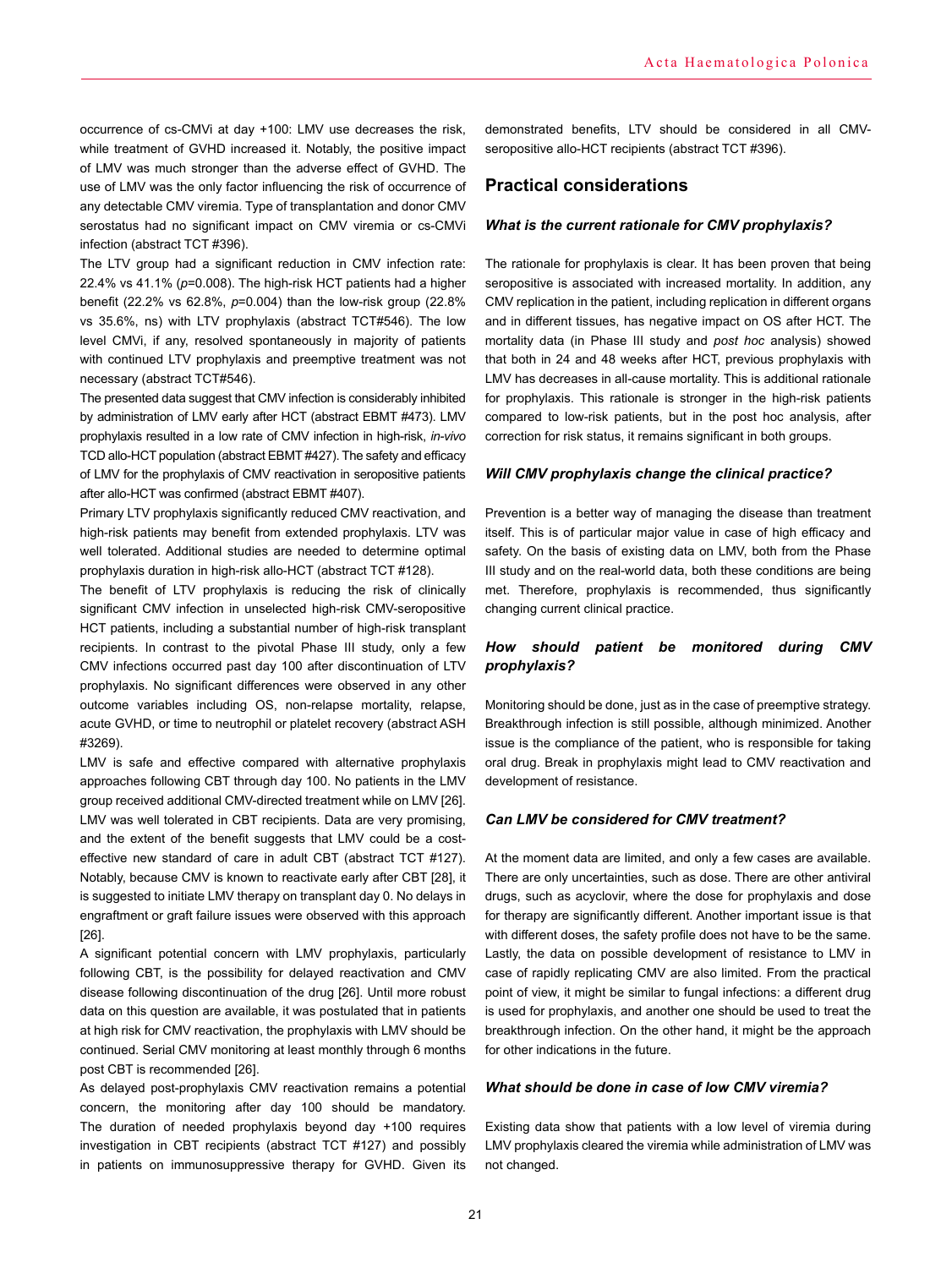## *When prophylaxis should be started and how long it should be used?*

In the Phase III study, the rule was that that the drug should be started before day 28. Since both oral and intravenous formulae are available, the early start is always possible, regardless of patient tolerability of oral drug. It is important to start early, as CMV reactivation can occur even within first day after transplantation. As LMV is nontoxic, it could be started before the day of the transplant, what was done in several post-Phase-III studies. However, there are no interaction studies with chemotherapeutic agents used in conditioning; thus, it cannot be used before day 0.

So far, the only datum on the length of time is to use until week 14. It was postulated in several studies that the prophylaxis should be prolonged. To answer this question, there is an ongoing study comparing the rationale of prophylaxis until 6 months. Both safety and efficacy are important issues.

## *For whom prophylaxis is recommended and for whom preemptive treatment?*

For patients at a high-risk of CMV viremia, prophylaxis is recommended. There is no doubt about it, because the gain of LMV use is potentially much higher in high-risk patients, and preventing CMV viremia is beneficial for OS. On the other hand, prophylaxis was also effective and safe in low-risk patients. However, one should remember that only CMV-seropositive patients were included in these studies. Thus, with the current data, patients' CMV seropositivity has already a strong indication for prophylaxis. All other allogeneic transplant recipients should be monitored for CMV viremia and preemptively treated in case of its positivity.

### *Should LMV prophylaxis be prolonged beyond day* **+***100?*

So far only data for up to week 14 are available. There is ongoing study comparing shorter versus longer prophylaxis with LMV. This study will answer the question about safety, efficacy, and rationale for prolonged prophylaxis. It is not obvious, as there are different scenarios with different antivirals.

Acyclovir can be taken safely for a year or so. On the other hand, in case of ganciclovir, the longer the use, the higher the risk of toxicity.

# **Conclusions**

The presented real-world evidence confirms Phase III results of LMV in primary prophylaxis in adult CMV-seropositive recipients of allo-HCT. Observational and retrospective studies showed safety and efficacy of LMV for the prophylaxis of CMV reactivation in seropositive patients after allo-HCT. LMV did not delay time to neutrophil and platelet engraftment in any of the studies. HCT patients with a highrisk of CMV reactivation had most benefit with LTV prophylaxis.

LMV was much highly effective than CMV-guided preemptive therapy in preventing CMV infection and CMV disease [25]. The use of LMV in prophylaxis resulted in an improvement in OS during the first 24 and 48 weeks [25, 29, 30]. LMV had a favorable safety profile, as it does not cause myelotoxicity.

LMV is an important addition to the current strategies for CMV prevention after allo-HCT. Its favorable efficacy and safety profile reopen door for another first-line option for antiviral prophylaxis, similar to CMV surveillance and preemptive therapy, for preventing CMV in allogeneic HCT recipients.

This new prophylaxis strategy in CMV+ patients after HCT results in reduced clinically significant CMV infections, less preemptive treatment and hospitalizations, and impact for lower all-cause mortality. First analyses and opinions suggest a significant costeffective benefit, particularly in the context of reduced adverse effects, such as GVHD and fungal and bacterial infections. Still, more real-life data are needed to confirm this approach.

The standard of care approach to CMV prevention based on CMV surveillance-guided preemptive therapy is being challenged by the recent approval of LMV for primary prophylaxis. Real-word clinical data show dramatic improvement in the reduction of risk of CMV infection and any CMV viremia in all studies performed so far. LMV is the drug that is breaking the paradigm of preemptive therapy with shift to prophylaxis.

### *Authors' contributions*

JS – the only author.

### *Conflict of interest*

The author has received a lecture fee and participated in meetings organized by MSD.

### *Financial support*

No financial support.

### *Ethics*

The work described in this article has been carried out in accordance with The Code of Ethics of the World Medical Association (Declaration of Helsinki) for experiments involving humans; EU Directive 2010/63/ EU for animal experiments; Uniform requirements for manuscripts submitted to biomedical journals.